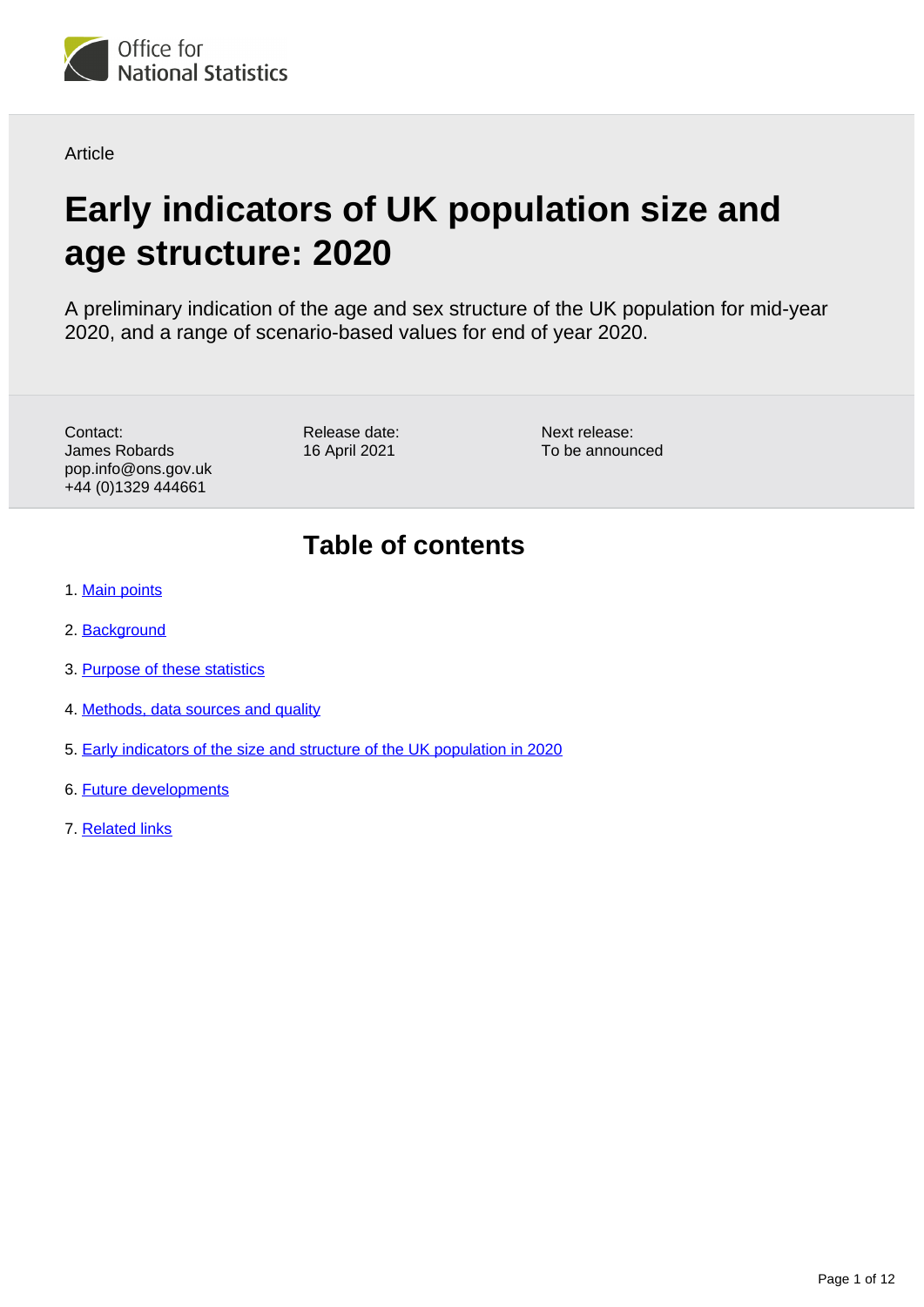## <span id="page-1-0"></span>**1 . Main points**

- In this article we bring together our latest work on estimating international migration in 2020 with population statistics to provide early insights into the possible size of the UK population in 2020.
- This early indicator of UK population size suggests that by mid-2020 (30 June 2020) the UK population grew to 67.1 million - a 0.5% annual increase from mid-2019, marking one of the smallest increases seen in the context of historical trends.
- To provide an indication of the potential size of the UK population for a more recent time point we have devised five international migration scenarios for the six months to the end of 2020 (31 December 2020).
- Assumptions have been made to develop these statistics and users should read and be aware of these; the indicators published here are intended to provide an early insight on the possible size, age and sex distribution of the UK population ahead of a full set of official mid-year population estimates to be published in summer 2021.
- Our scenario-based end of year 2020 population indicators should be used for indicative purposes only and are projections based on observed demographic behaviour and a range of potential international migration scenarios.

These statistics are not official mid-year population estimates for mid-2020, which are planned for publication in summer 2021. These statistics should only be used to give an early insight into the possible age and sex structure of the UK population ahead of the official mid-year population estimates.

## <span id="page-1-1"></span>**2 . Background**

The Office for National Statistics (ONS) publishes official population estimates for the UK annually. These are based on the previous census and rolled forward each year to take account of the numbers of births, deaths, and migration. Since early 2020, the coronavirus (COVID-19) pandemic has generated unprecedented interest in population change across the UK. The impact of the pandemic on how we measure the UK population is outlined in a recent [blog post by Jonathan Athow](https://blog.ons.gov.uk/2021/03/23/exploring-how-the-uk-population-and-workforce-are-changing-in-the-pandemic/).

The latest [official mid-year population estimates,](https://www.ons.gov.uk/peoplepopulationandcommunity/populationandmigration/populationestimates/bulletins/annualmidyearpopulationestimates/mid2019estimates) which were published in June 2020, relate to the year to mid-2019. Our next estimates, covering the period to mid-2020, are due to be published in summer 2021. These will provide the official estimates of overall population change in the year to mid-2020, a timespan which includes the first part of the coronavirus pandemic.

We recognise that since our last set of mid-year population estimates there is likely to have been a continuation of some aspects of population change seen before the pandemic, and new changes since the start of the pandemic, which may not yet be represented in some of our regular statistics. For example, our most recent [2018](https://www.ons.gov.uk/peoplepopulationandcommunity/populationandmigration/populationprojections/bulletins/nationalpopulationprojections/2018based) [based national population projections](https://www.ons.gov.uk/peoplepopulationandcommunity/populationandmigration/populationprojections/bulletins/nationalpopulationprojections/2018based) were published before the pandemic so use of these to understand the population in the early years of the projections series is difficult because these are long-term projections that were made prior to the coronavirus pandemic. As discussed in our [January 2021 blog](https://blog.ons.gov.uk/2021/01/25/understanding-how-the-pandemic-population/), we recognise that there is great interest in employment, migration and the population in 2020.

Census 2021 for England, Wales and Northern Ireland took place in March, and Scotland's Census will take place in March 2022. These will, in time, provide the most robust and comprehensive picture of the population possible. Before then, and ahead of the official 2020 mid-year estimates, we are aware of the need of users of population statistics for us to carefully integrate new research and findings from migration statistics and methodology to provide the early insights presented in this article.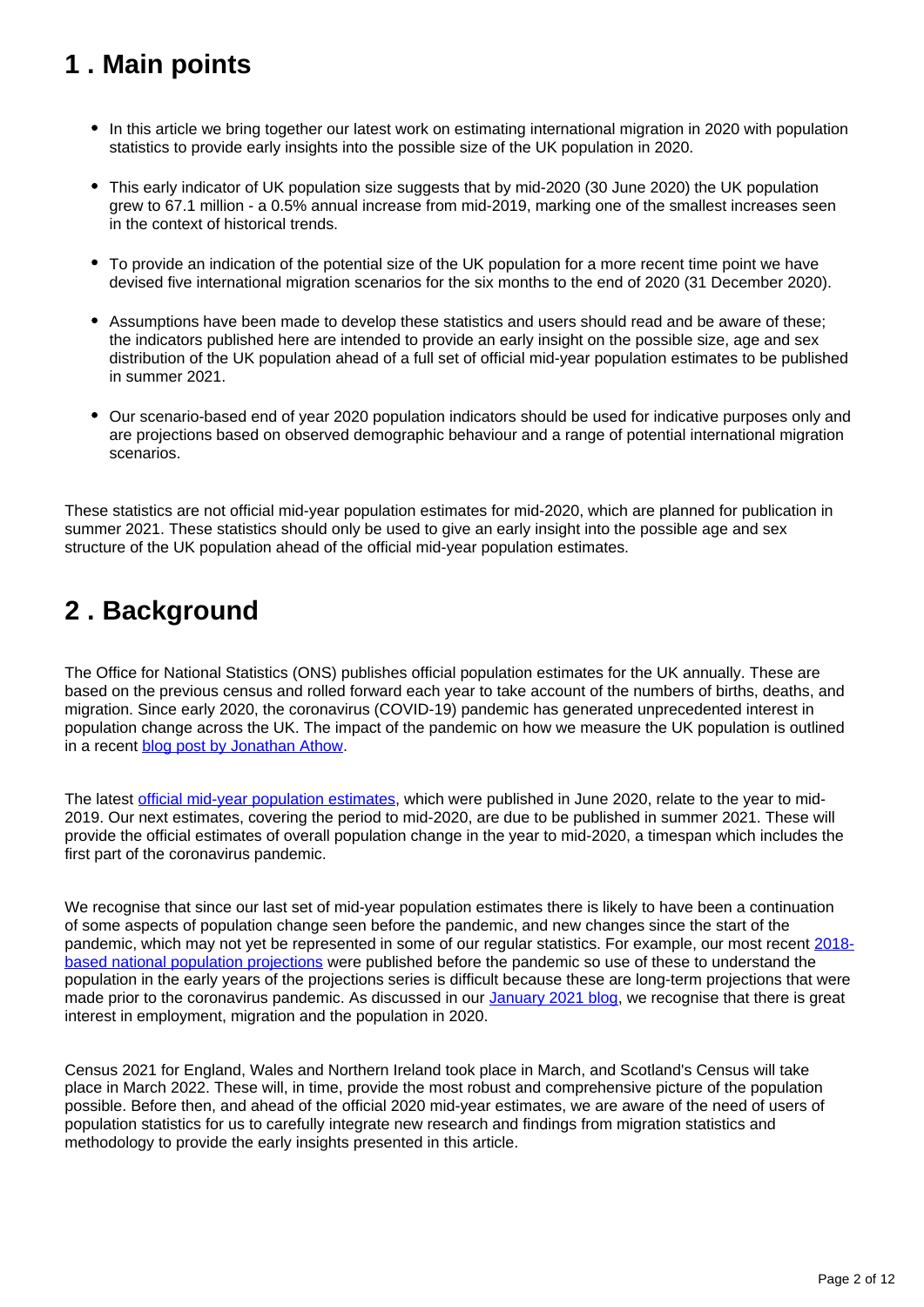An update on our wider population and migration statistics transformation can be found in the transformation overview update published as part of a wider suite of publications, which together describe our latest work on transforming how we produce population and migration statistics (see [Related links\)](https://publishing.ons.gov.uk/peoplepopulationandcommunity/populationandmigration/populationestimates/articles/earlyindicatorsofukpopulationsizeandagestructure2020/2021-04-16#related-links).

## <span id="page-2-0"></span>**3 . Purpose of these statistics**

To give an early indication of the potential UK population in 2020, this article provides both an indication of the age and sex distribution of the UK population for mid-year 2020, and an indication of potential size and structure of the population at end of year 2020 under various international migration scenarios. The early indicators of the mid-2020 UK population draw upon provisional model-based estimates of international migration up to June 2020, which have been published at the same time. These estimates provide insights into changes in international migration since the coronavirus (COVID-19) pandemic began, in the absence of estimates from the International Passenger Survey (IPS), which was suspended in March 2020.

Statistics published in this release do not form part of the official series of population projections or mid-year estimates. Users of these statistics should read and understand the methodology implemented and the limitations of the statistics (see **Data sources and quality** for more information). When they become available, we advise users to use the official mid-year population estimates and national population projections, which provide the best possible statistics on the current and potential future UK population.

## <span id="page-2-1"></span>**4 . Methods, data sources and quality**

The methodology used to produce these statistics is based on the National Population Projections (NPP) cohort [component method](https://www.ons.gov.uk/peoplepopulationandcommunity/populationandmigration/populationprojections/methodologies/nationalpopulationprojectionsbackgroundandmethodology2018based) applied to the official mid-2019 population estimates. However, several additional assumptions and simplifications have been made because of the limited availability of input data at this time, ahead of the official mid-2020 population estimates. These statistics are not designated as [National Statistics](https://osr.statisticsauthority.gov.uk/national-statistics/) and should not be interpreted as predictions of population change. The indicators of end of year 2020 UK population presented in this release are a form of population projection based on a specific set of demographic assumptions to show what could happen to the size and structure of the UK population in different scenarios if those assumptions were realised.

The early indicators published in this article were produced non-additively, which means the figures for the UK were calculated as a whole area rather than adding together separate figures for each UK country as is the case for official mid-year population estimates.

These statistics are not designated as National Statistics and should not be interpreted as predictions of population change. Nor do they replace official mid-year population estimates for mid-2020 which are planned for publication in summer 2021.

These statistics should only be used to give an early insight on the possible age and sex structure of the UK population ahead of the official mid-year estimates. They are a form of population projection based on a specific set of demographic assumptions to show what could happen if those assumptions were realised.

### **Demographic assumptions for year to mid-2020**

2018-based NPP fertility rates by single year of age and sex were adjusted to match provisional births totals at the UK level as of mid-2020. In a similar way, for mortality, 2018-based NPP rates by single year of age and sex were adjusted to match provisional death totals by sex at the UK level as of mid-2020.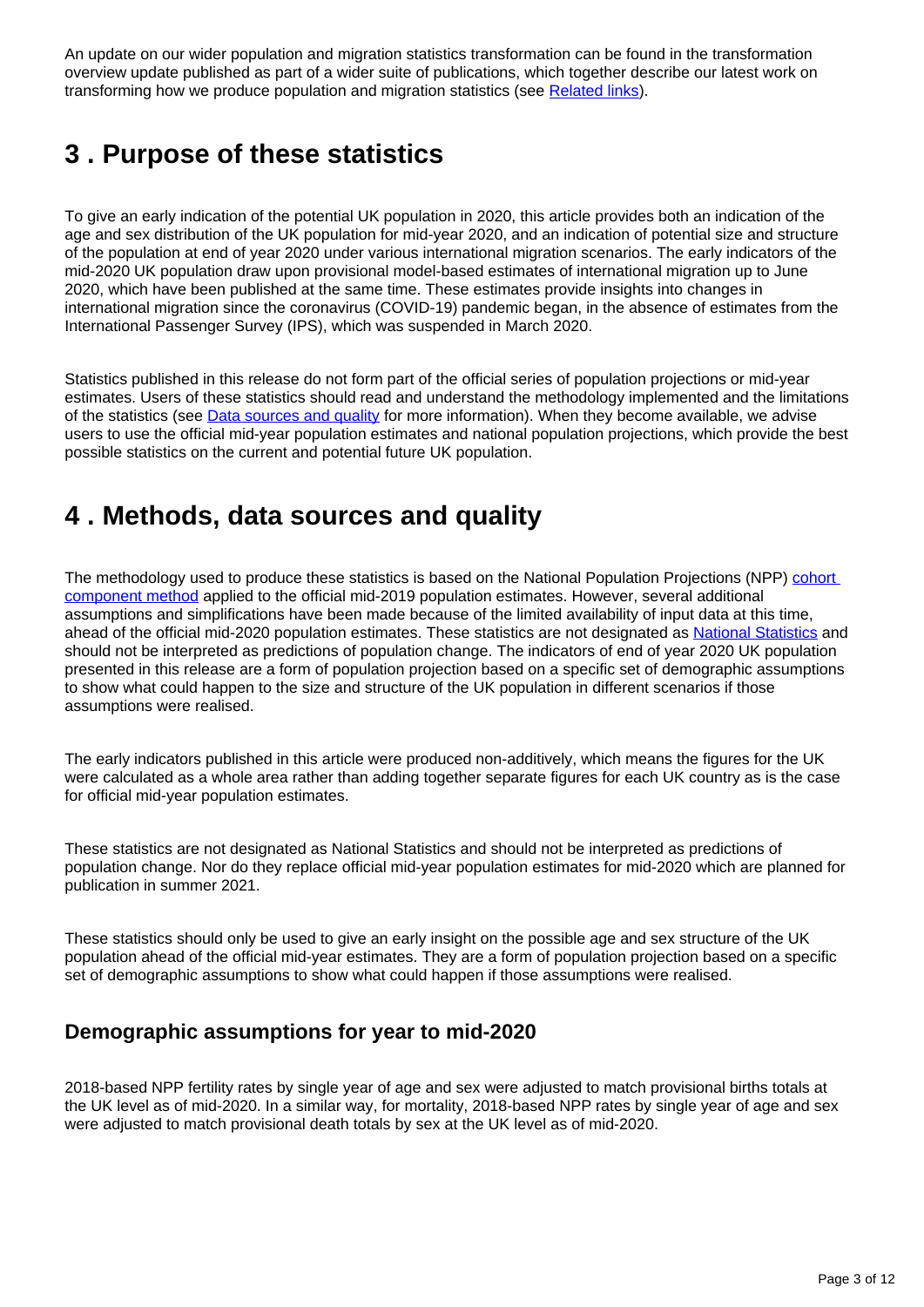The migration statistics used are based on statistics from the International Passenger Survey (IPS) to February 2020 and modelled estimates (provisional research statistics) for March to June 2020; these account for the additional components of [Long-term International Migration \(LTIM\)](https://www.ons.gov.uk/peoplepopulationandcommunity/populationandmigration/internationalmigration/methodologies/longterminternationalmigrationestimatesmethodology) where appropriate. These additional components include more comprehensive data for international migration through Northern Ireland, asylum seekers and refugee flows, visitor and migrant switchers (for Quarter 3 (July to Sept) and Quarter 4 (Oct to Dec) 2019 only) and the adjustment made for non-EU student migration (for Quarter 3 and Quarter 4 2019 only). The overall net international migration figure of 282,000 for the year to June 2020 is outlined in Figure 3 and was used to develop the early indicator of the population in mid-2020 presented in this release.

#### **Limitations**

The main limitations of this approach include that the base mortality and fertility assumptions are derived by scaling the 2018-based NPP principal assumptions to match provisional births and deaths; they were not created with direct consideration of the effect of the coronavirus (COVID-19) pandemic.

### **Demographic assumptions for the six months to end of year 2020**

#### **Fertility**

We used the same fertility rates as those used for mid-2019 to mid-2020 because final births data from July to December 2020 were not yet available. The majority of births to 31 December 2020 would have been conceived prior to the coronavirus pandemic. It is therefore possible that any significant change in childbearing as a result of the pandemic would not yet be observed in the data.

#### **Mortality**

Mortality rates were calculated by dividing provisional deaths between mid to end 2020 by the projected mid-2020 population divided by two (to account for half a year of data: July to December 2020). Rates for those aged 96 years and above were assumed to be unchanged from the period mid-2019 to mid-2020, because of limited data availability for older ages.

#### **Migration**

For international migration, we have provided a range of scenarios for the year, which align with our zero, low and principal migration variant projections included in our most recent [2018-based national population variant](https://www.ons.gov.uk/peoplepopulationandcommunity/populationandmigration/populationprojections/methodologies/nationalpopulationprojectionsvariantprojections2018based#range-of-variants)  [projections.](https://www.ons.gov.uk/peoplepopulationandcommunity/populationandmigration/populationprojections/methodologies/nationalpopulationprojectionsvariantprojections2018based#range-of-variants) Both positive and negative increments were used to simulate net emigration and net immigration into the UK. This is because of the uncertainty in international migration patterns since the pandemic, as indicated by the provisional modelled estimates.

#### **Limitations**

There are several limitations in the approach to developing an end of 2020 population. The end of year 2020 projection was created by continuing the projection to mid-2021 and calculating an average of the mid-2021 and mid-2020 populations. Therefore, this is not a true projection to the end of 2020 that includes seasonal differences in fertility, migration, and mortality. Fertility and mortality assumptions were derived from provisional 2020 data, which are subject to revisions.

Migration data for the year to mid-2020 used published Migration Statistics Quarterly statistics from July 2019 to February 2020 and modelled estimates for March to June 2020. However, because of the lack of final data currently available for the following six months (1 July to 31 December 2020), we provide a range of scenarios.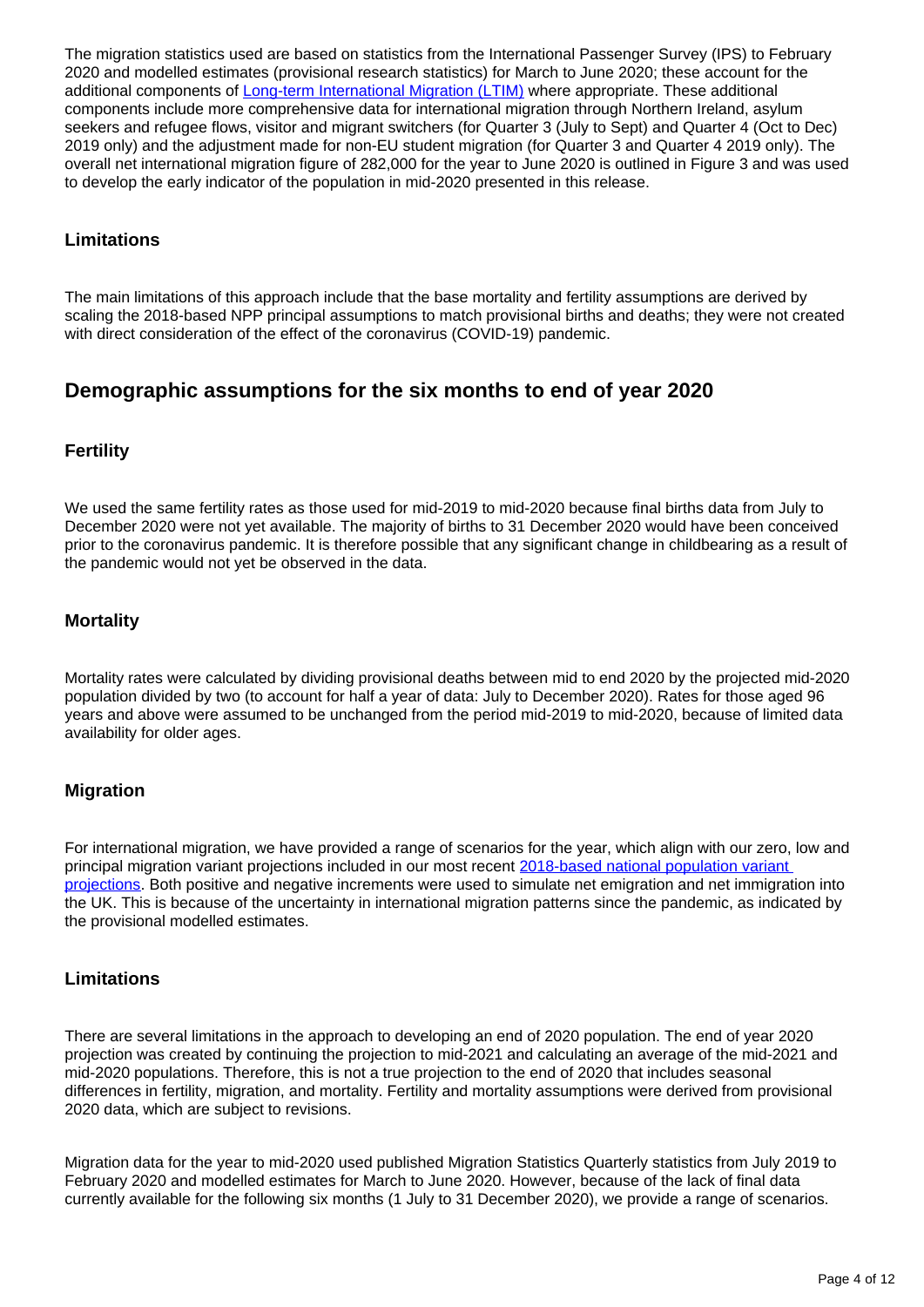The five scenarios align with our zero, low and principal migration variant projections (100,000 increments) included in our most recent [2018-based national population variant projections](https://www.ons.gov.uk/peoplepopulationandcommunity/populationandmigration/populationprojections/methodologies/nationalpopulationprojectionsvariantprojections2018based#range-of-variants) and provide an illustration of the potential size of the population if there were net emigration figures of 50,000 and 100,000 in the six months to 31 December. Both positive and negative increments were used to simulate net emigration and net immigration into the UK. These provide an illustration of the possible size of the UK population.

### **Limitations for both mid-2020 and to end of year 2020 indicators**

Further limitations for both years are as follows:

- The unadjusted fertility rates by age of mother follows that used in the 2018 NPPs, therefore does not directly reflect any potential impact on childbearing caused by the coronavirus pandemic.
- Fertility and mortality assumptions enabling our end of 2020 figure are based on provisional data.
- Provisional Northern Ireland mortality data used for the creation of end of year 2020 mortality assumptions were only available as total counts of deaths, therefore, when creating mortality rates, we have assumed that these deaths follow the projected age sex distribution from the projected deaths in the 2018-based NPPs for Northern Ireland; this is unlikely to have a significant impact on overall UK level mortality trends.
- Migration assumptions use the 2018-based NPP age sex distributions and may not directly reflect the impact of the coronavirus on age-specific changes in international migration.

## <span id="page-4-0"></span>**5 . Early indicators of the size and structure of the UK population in 2020**

Figure 1 shows annual percentage population change to mid-2020. Preliminary data suggest that the UK population continued to grow in the year to mid-2020 but at a slower rate than in recent years. Our early indicator shows that in the year to mid-2020 there was a 0.5% annual increase from mid-2019. This would be the lowest annual increase since the year to mid-2003.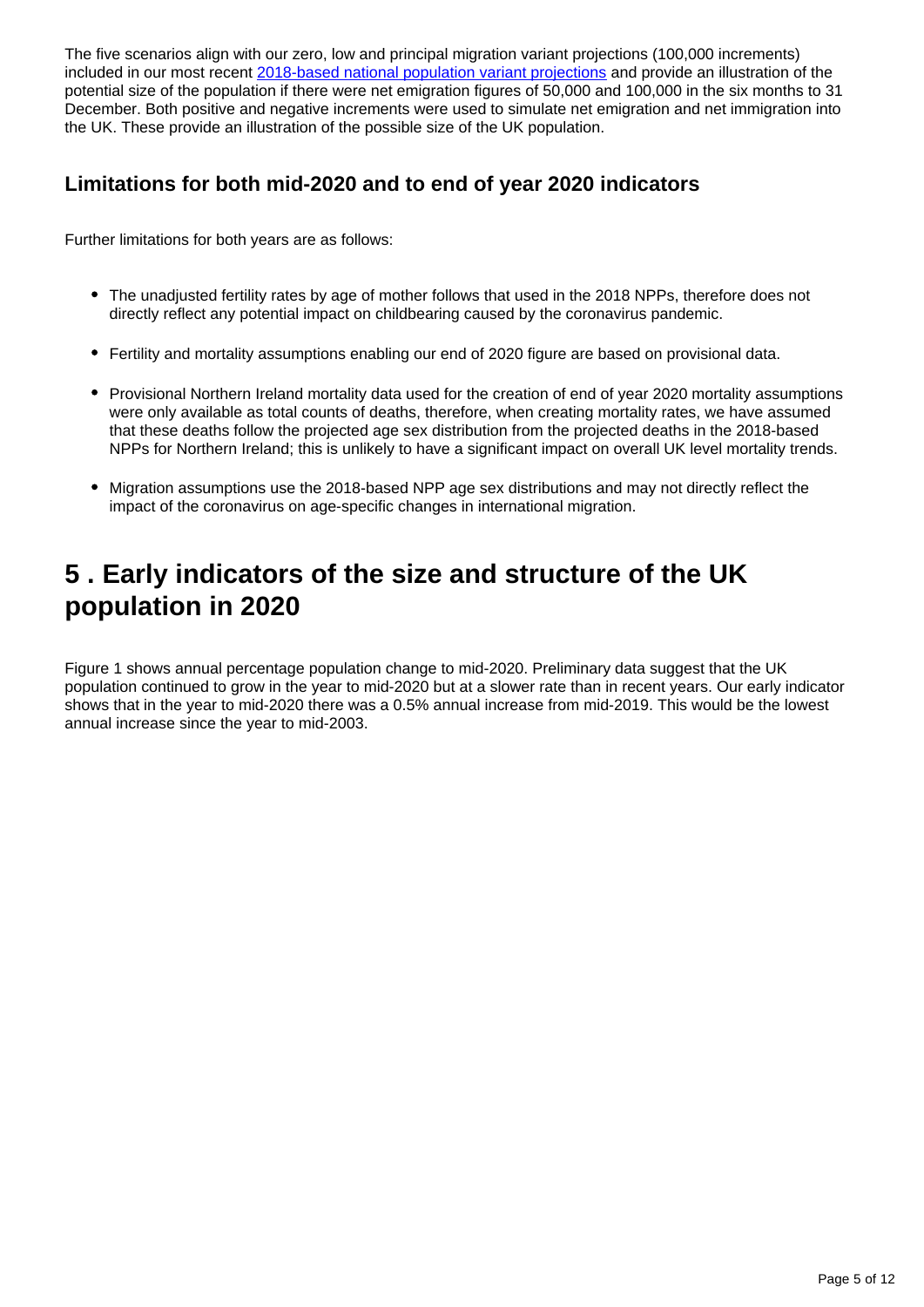#### **Figure 1: Preliminary data suggest the UK population continued to grow in the year to mid-2020 but at a slower rate than any year since mid-2003**

#### **Annual population percentage change, mid-1991 to mid-2020, UK**

### Figure 1: Preliminary data suggest the UK population continued to grow in the year to mid-2020 but at a slower rate than any vear since mid-2003

Annual population percentage change, mid-1991 to mid-2020, UK



#### **Source: Office for National Statistics, National Records of Scotland, Northern Ireland Statistics and Research Agency**

Table 1 presents mid-2019 population estimates for the UK alongside an early indicator of the population in mid-2020 and a range of international migration scenario-based figures for 31 December 2020. By mid-2020 our early indicator suggests an overall population of 67.1 million, which represents a 316,000 or 0.47% annual increase from mid-2019. An age and sex distribution for these overall population-level figures is available in the [dataset](https://www.ons.gov.uk/file?uri=/peoplepopulationandcommunity/populationandmigration/populationestimates/datasets/earlyindicatorsofukpopulationsizeandagestructure/2020/earlyindicatorsofukpopulationdata.xlsx) which accompanies this release.

For the end of 2020, we have developed and present five international migration scenarios ranging from net migration of 100,000 to negative 100,000. For the net migration scenario of 100,000, we would see a 0.15% increase in the population from mid-2020 to end of year 2020. Under the scenario of negative 100,000 net migration, the population by the end of 2020 would be 102,000 (negative 0.15%) smaller than in mid-2020.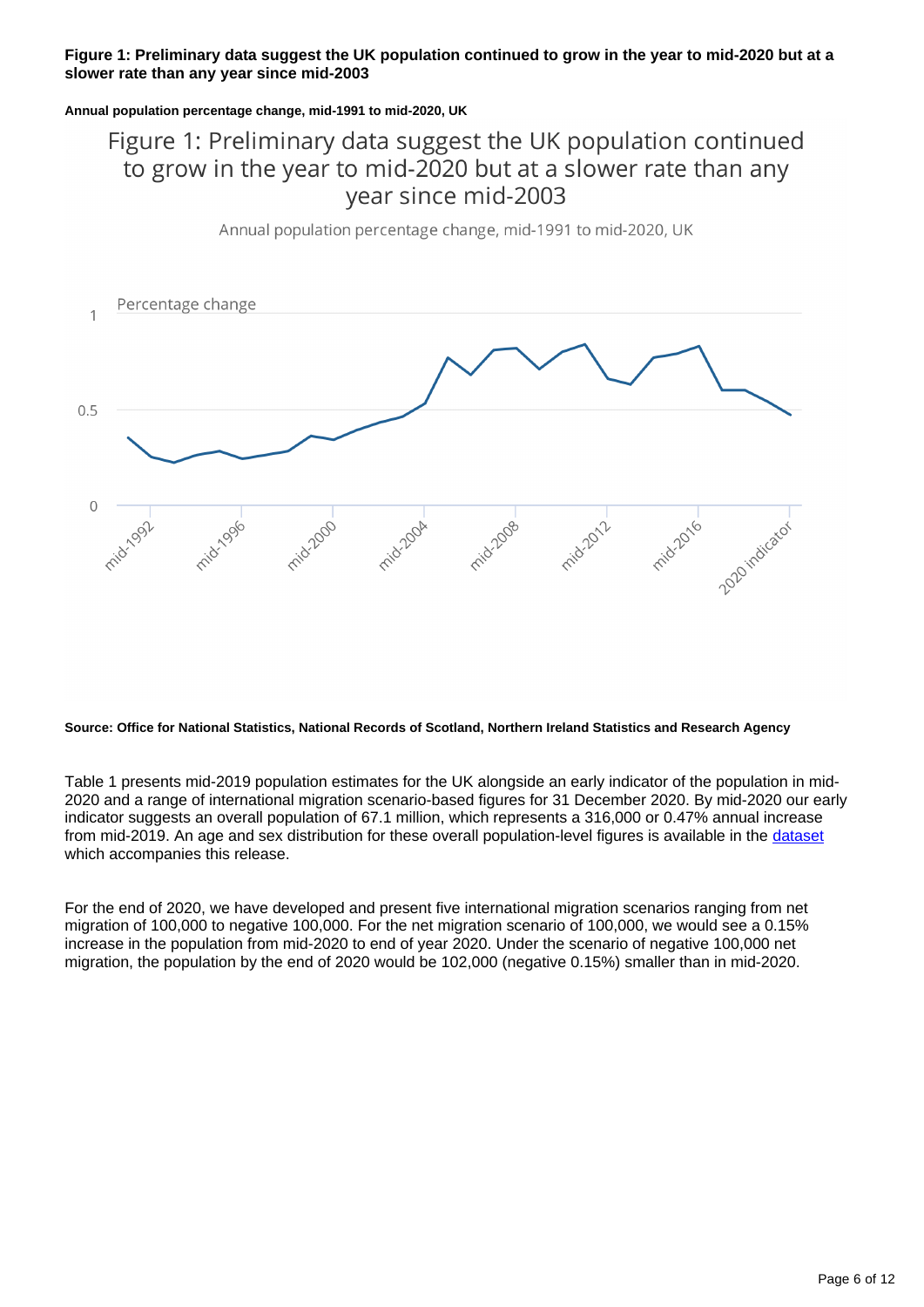Table 1: Official 2019 mid-year estimates and preliminary age structure of the UK population in 2020

#### **End of year 2020 scenarios**

| Age group                                                        | <b>Official mid-</b><br>2019 estimate | Early<br>indicator mid-<br>2020 | <b>Net migration</b><br>of -100,000<br>in six months to<br>end of 2020 | <b>Net</b><br>zero migration | <b>Net migration</b><br>of 100,000<br>in six months<br>to end<br>of 2020 |
|------------------------------------------------------------------|---------------------------------------|---------------------------------|------------------------------------------------------------------------|------------------------------|--------------------------------------------------------------------------|
| $0-9$                                                            | 8,007,000                             | 7,939,000                       | 7,845,000                                                              | 7,866,000                    | 7,886,000                                                                |
| $10 - 19$                                                        | 7,611,000                             | 7,734,000                       | 7,760,000                                                              | 7,782,000                    | 7,805,000                                                                |
| 20-29                                                            | 8,667,000                             | 8,608,000                       | 8,480,000                                                              | 8,514,000                    | 8,547,000                                                                |
| 30-39                                                            | 8,893,000                             | 8,931,000                       | 8,946,000                                                              | 8,952,000                    | 8,958,000                                                                |
| 40-49                                                            | 8,422,000                             | 8,404,000                       | 8,370,000                                                              | 8,376,000                    | 8,381,000                                                                |
| 50-59                                                            | 9,067,000                             | 9,128,000                       | 9,139,000                                                              | 9,145,000                    | 9,150,000                                                                |
| 60-69                                                            | 7,123,000                             | 7,215,000                       | 7,275,000                                                              | 7,279,000                    | 7,284,000                                                                |
| 70-79                                                            | 5,644,000                             | 5,768,000                       | 5,823,000                                                              | 5,825,000                    | 5,827,000                                                                |
| $80 +$                                                           | 3,363,000                             | 3,386,000                       | 3,371,000                                                              | 3,372,000                    | 3,373,000                                                                |
| <b>Total</b>                                                     | 66,797,000                            | 67,113,000                      | 67,011,000                                                             | 67,111,000                   | 67,212,000                                                               |
| Percentage<br>change from<br>most recent<br>mid-year<br>estimate | $0.54\%$ *                            | 0.47%                           | $-0.15%$ **                                                            | $0.0\%$ **                   | $0.15\%$ **                                                              |

Source: Office for National Statistics, National Records of Scotland, Northern Ireland Statistics and Research Agency

#### **Notes**

- 1. \* = Annual percentage increase from 2018 mid-year population estimates.
- 2. \*\* = Percentage change from early indicator mid-2020 figure.

Figure 2 presents the age structure of the early indicator against our most recent (2019) mid-year estimates. There are variations by age group, which are also clear in the [dataset](https://www.ons.gov.uk/file?uri=/peoplepopulationandcommunity/populationandmigration/populationestimates/datasets/earlyindicatorsofukpopulationsizeandagestructure/2020/earlyindicatorsofukpopulationdata.xlsx) attached to this release. Early indicators suggest modest increases in older ages groups compared with 2019 mid-year estimates. The different migration scenarios have a relatively small impact on the size of the population in all age groups.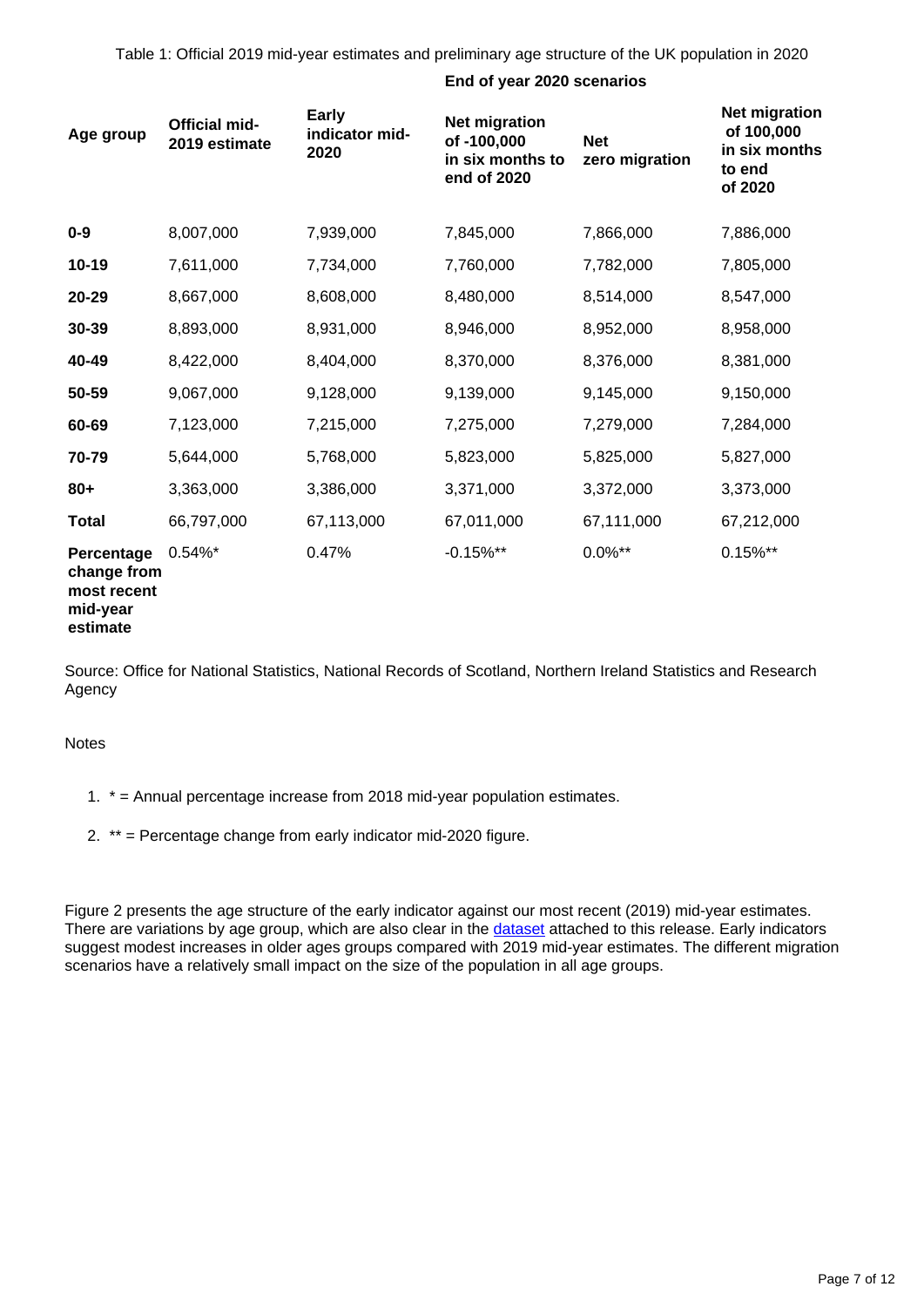#### **Figure 2: Preliminary data on the age structure of the UK poulation for 2020 suggests modest increases in older age groups compared with 2019 mid-year estimates**

#### **Official 2019 mid-year estimates and preliminary age structure of the UK population for 2020**

### Figure 2: Preliminary data on the age structure of the UK poulation for 2020 suggests modest increases in older age groups compared with 2019 mid-year estimates

Official 2019 mid-year estimates and preliminary age structure of the UK population for 2020



- Official mid-2019 estimate Early indicator mid-2020
- Net migration of -100,000 in six months to end of 2020
- Zero net migration in six months to end of 2020
- Net migration of 100,000 in six months to end of 2020

#### **Source: Office for National Statistics, National Records of Scotland, Northern Ireland Statistics and Research Agency**

Provisional modelled estimates of net international migration show that, for March 2020, migration was estimated to be negative 16,700 (with an uncertainty range from negative 26,600 to negative 6,700). For the months between April and June 2020, the modelled estimates suggest net international migration ranged from negative 21,700 in June (with an uncertainty range from negative 31,900 to negative 11,500) to negative 12,000 in April (with an uncertainty range from negative 17,500 to negative 6,400). This reflects more people leaving the UK than arriving during the onset of the pandemic. When combined with International Passenger Survey (IPS) estimates for the previous eight months of the year, net international migration for the year ending June 2020 was around 282,000. This can be seen in Figure 3.

The latest official estimates of international migration for the year ending March 2020 remain those that were reported in the [August 2020 Migration Statistics Quarterly Report](https://www.ons.gov.uk/peoplepopulationandcommunity/populationandmigration/internationalmigration/bulletins/migrationstatisticsquarterlyreport/august2020). We are still working to fully understand changes in international migration during this period. The modelled estimates are provisional and subject to change as we complete further work in this area.

The monthly International Passenger Survey estimates of international migration flows have been derived for the purpose of producing modelled estimates and should not be treated as Official Statistics or used in any other context.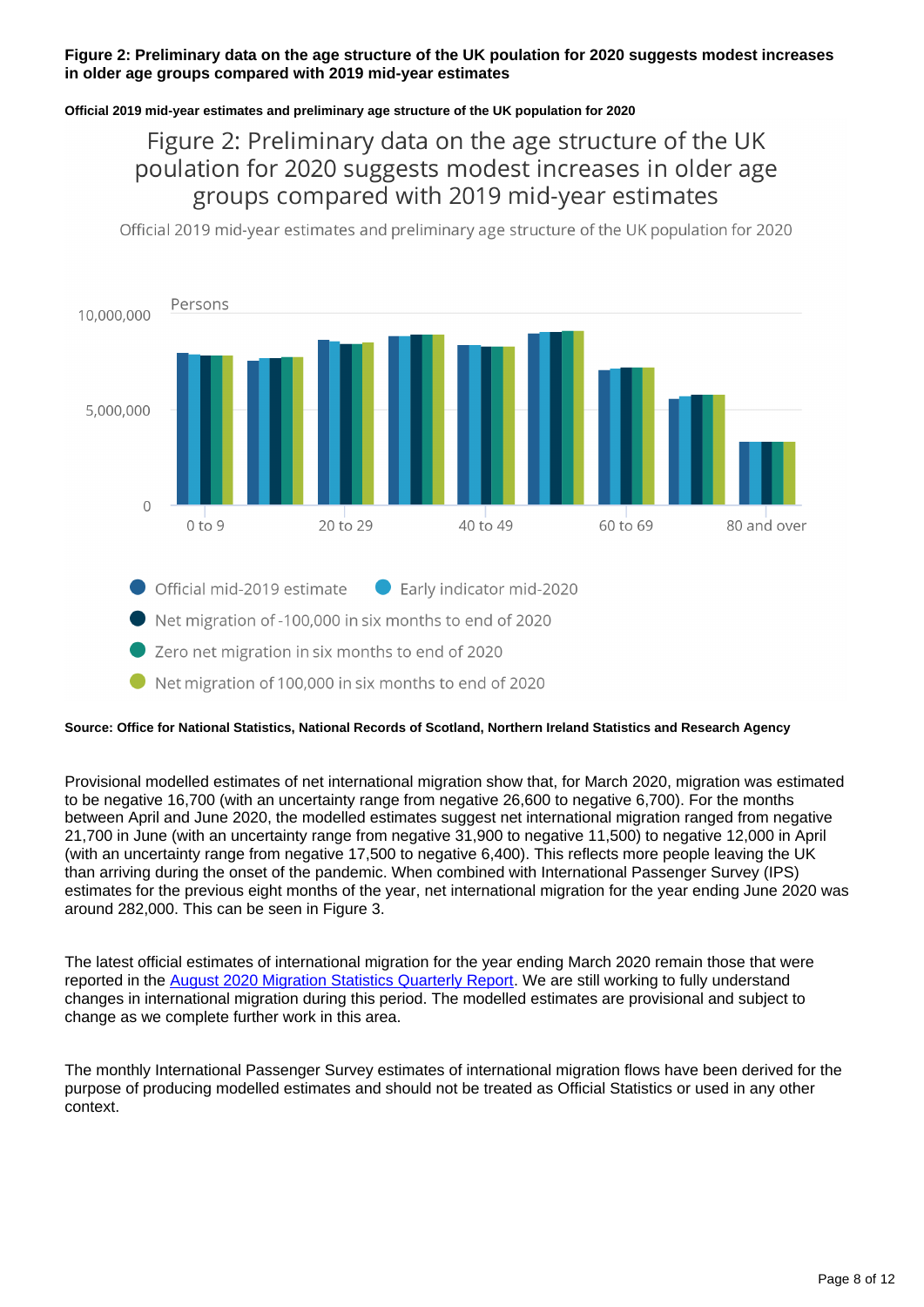#### **Figure 3: More people left the UK than arrived between March and June 2020, leaving net migration for the year ending June 2020 at 282,300**

#### **Cumulative net international migration, July 2019 to June 2020, UK**

### Figure 3: More people left the UK than arrived between March and June 2020, leaving net migration for the year ending June 2020 at 282,300

Cumulative net international migration, July 2019 to June 2020, UK



#### **Source: Office for National Statistics**

The early indicators of the mid-2020 UK population presented in this release can be used to ascertain an initial view of differences to that previously projected for mid-2020 in the 2018-based National Population Projections (NPPs). Figure 4 compares the early insights published today with the 2018-based NPPs and previously published official mid-year estimates. It shows that the early indicator for mid-2020 suggests relatively smaller population growth than was projected in the 2018-based NPPs.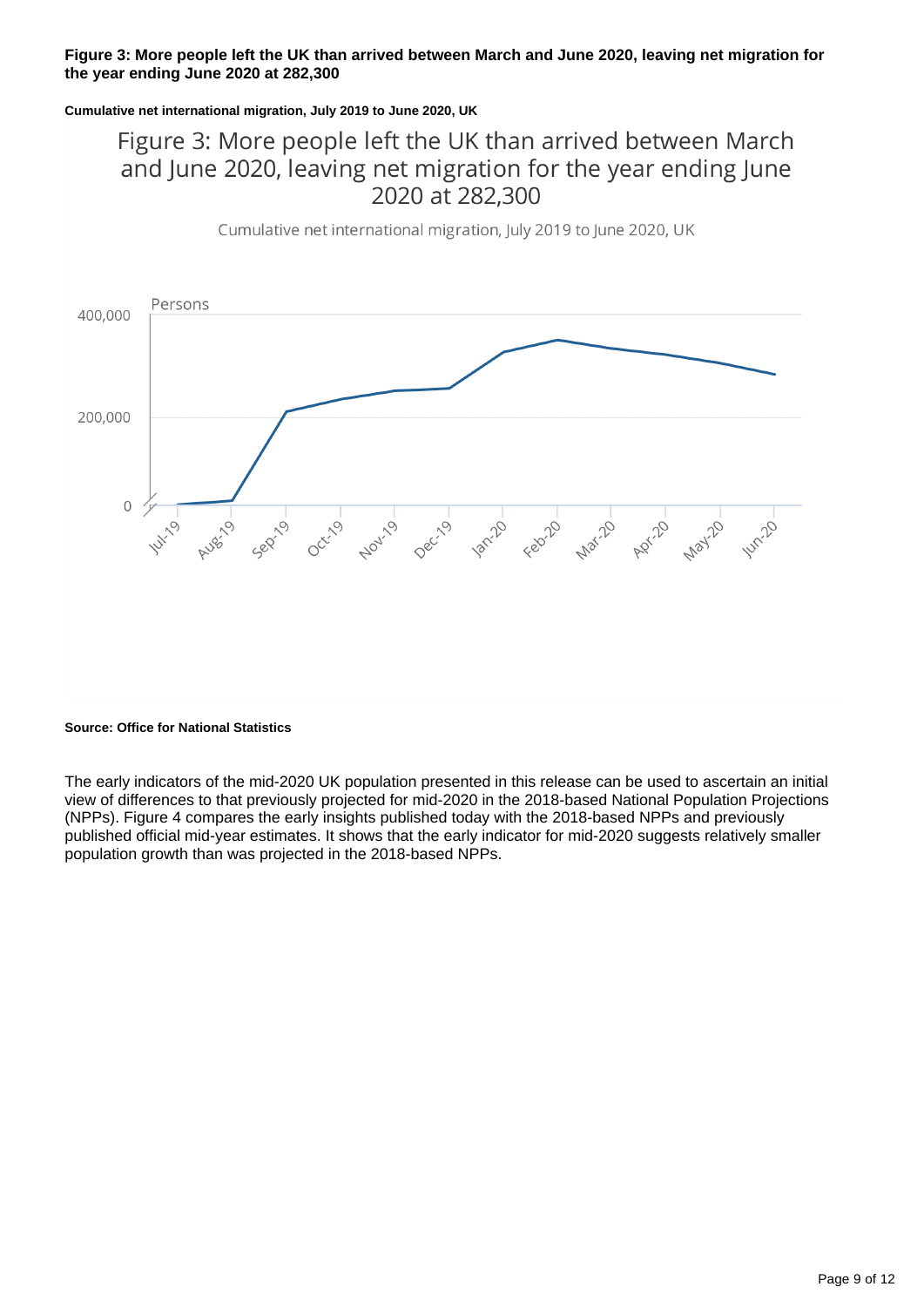#### **Figure 4: Our early indicator for mid-2020 suggests relatively smaller population growth than was projected in the 2018-based National Population Projections**

**Comparison of Official 2018-based National Population Projections (Principal Projection) and early indicators of UK population age structure for mid-2020**



#### **Source: Office for National Statistics, National Records of Scotland, Northern Ireland Statistics and Research Agency**

#### **Notes:**

1. The end of year 2020 figures were produced by taking an average of projected mid-2020 and mid-2021 populations. These are not true end of year projections and should only be interpreted as an indication.

Figure 5 shows how the early indicators of the UK population at mid-2020 suggest that, overall, it was 0.12% smaller than that projected for mid-2020 (in 2018-based NPPs). The early indicators for mid-2020 suggest that at the oldest age group, 80 years and over, we see a larger difference (negative 0.67%) compared with the 2018 based NPPs. Other groups where we see modest difference to the NPPs are for the 70 to 79 years, 60 to 69 years, 30 to 39 years and 0 to 9 years age groups.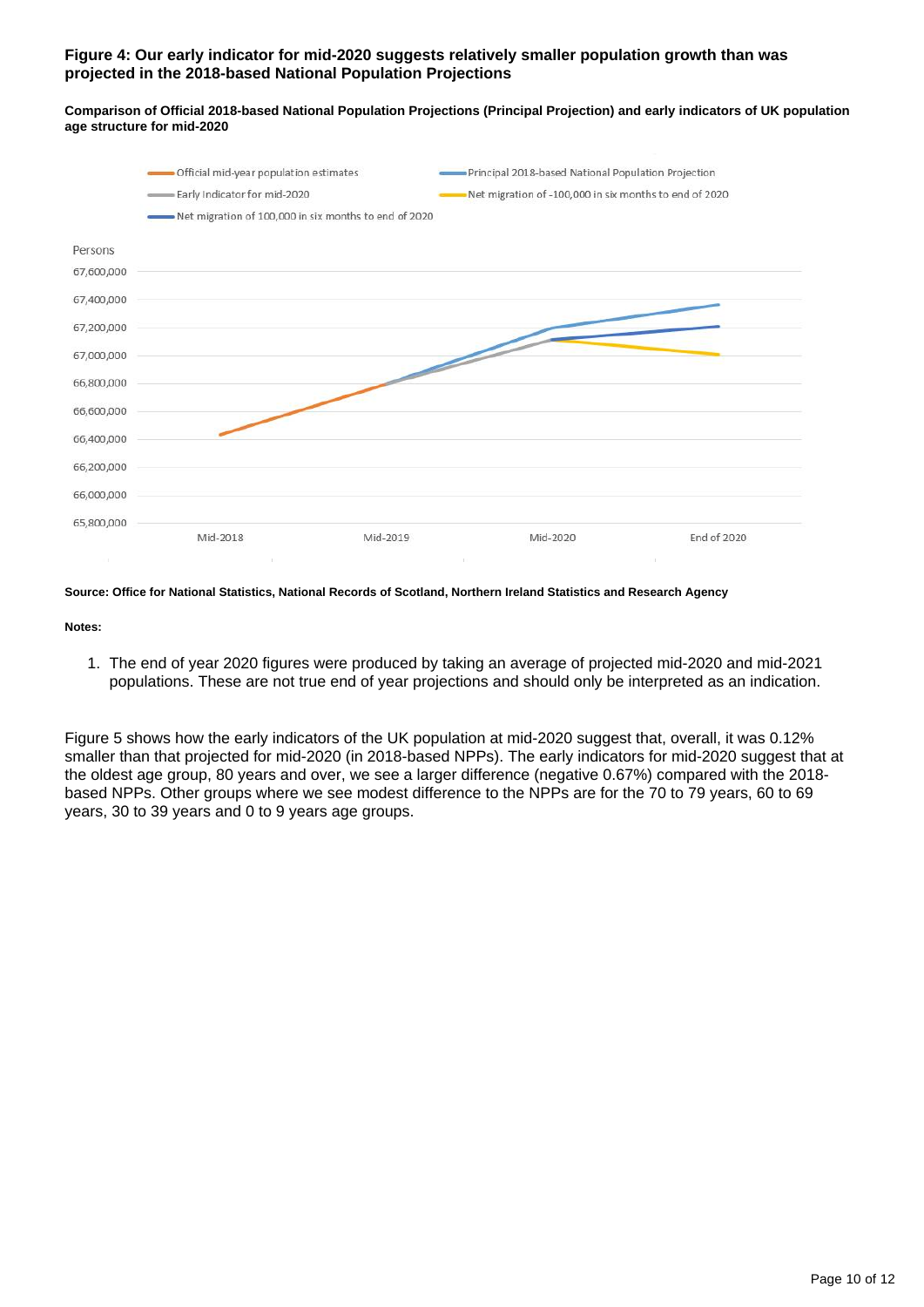#### **Figure 5: Our early indicator for mid-2020 suggests that at the oldest age group, 80 years and over, we see the largest difference compared to 2018-based National Population Projections**

**Comparison of Official 2018-based National Population Projections (Principal Projection) and early indicators of UK population age structure for mid-2020**

### Figure 5: Our early indicator for mid-2020 suggests that at the oldest age group, 80 years and over, we see the largest difference compared to 2018-based National Population Projections

Comparison of Official 2018-based National Population Projections (Principal Projection) and early indicators of UK population age structure for mid-2020

![](_page_10_Figure_4.jpeg)

**Source: Office for National Statistics, National Records of Scotland, Northern Ireland Statistics and Research Agency**

## <span id="page-10-0"></span>**6 . Future developments**

In summer 2021 we will publish the official mid-year population estimates for mid-2020. These will provide a detailed and geographically granular age and sex profile of the population. In spring 2022 we are planning to publish a provisional release of Census 2021 data, which will provide further detail on the population of England and Wales. Northern Ireland Census data will be released in summer 2022. When available, census data for Scotland (where the census takes place in 2022) will be combined to form UK-level comparisons.

When Census 2021 data are available for England and Wales, the Office for National Statistics (ONS) Centre for Ageing and Demography will integrate this into population estimates and projections including reconciliation and rebasing of the population of England and Wales in the decade since the 2011 Census. This will provide the most detailed, reliable, and up-to-date information on the England and Wales population.

We are also working to use administrative data sources to give new and detailed insights on the population. As detailed in our [transformation overview](https://www.ons.gov.uk/peoplepopulationandcommunity/populationandmigration/internationalmigration/articles/populationandmigrationstatisticssystemtransformationrecentupdates/2021-04-16) today, we will also continue to integrate new data sources into the population and migration statistics system to provide new, timely and detailed insights on the population. We are always keen to receive feedback on our methods and approaches. Please contact us at [pop.info@ons.gov.uk](mailto:pop.info@ons.gov.uk) with any comments.